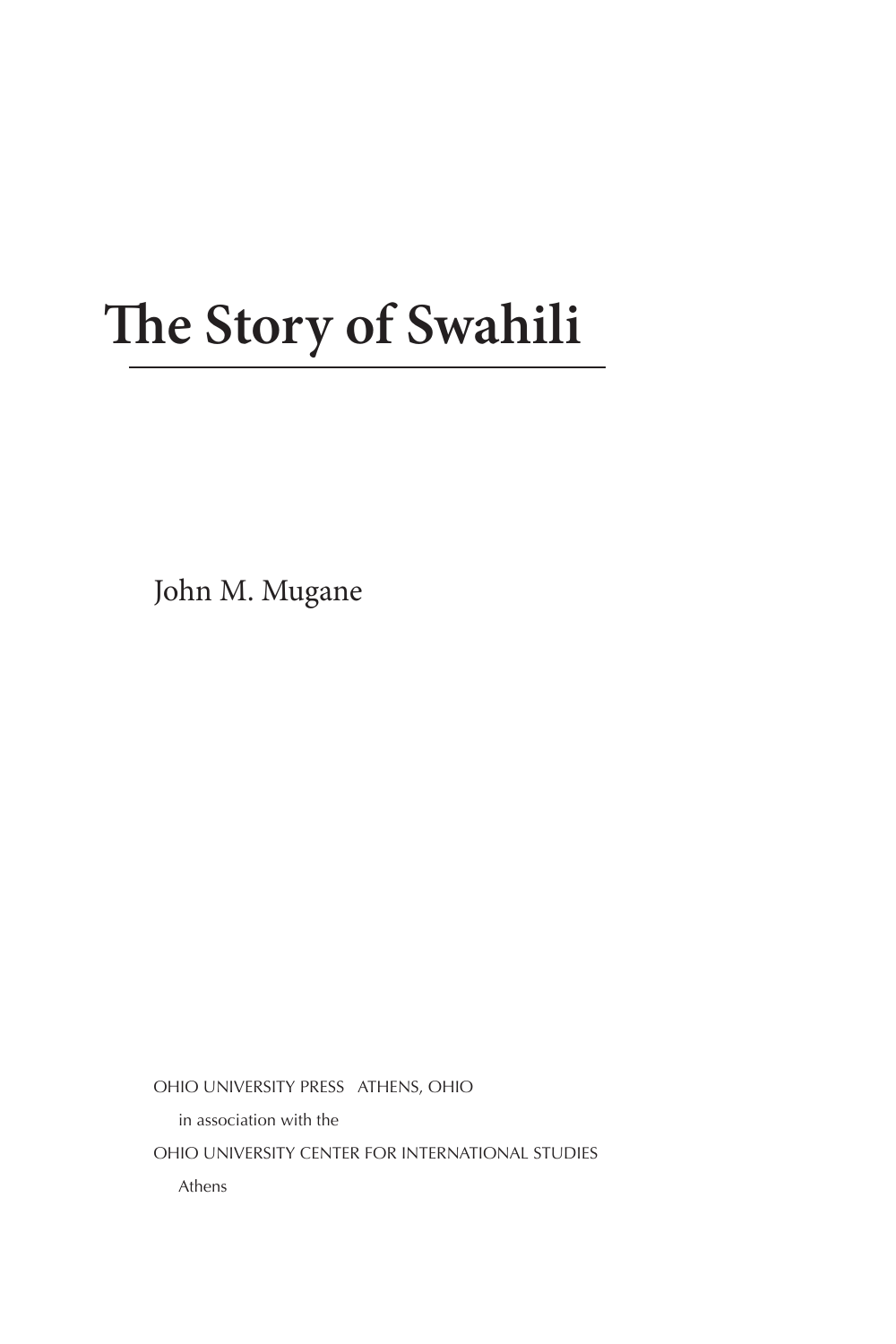### **CONTENTS**

|                    | List of Illustrations                                                        | хi   |
|--------------------|------------------------------------------------------------------------------|------|
| Acknowledgments    |                                                                              | xiii |
| <b>ONE</b>         | Swahili, a Language Alive                                                    | 1    |
| <b>TWO</b>         | Swahili, the Complex Language of a Cosmopolitan People                       | 15   |
| <b>THREE</b>       | A Grand Smorgasbord of Borrowings and Adaptation                             | 41   |
| <b>FOUR</b>        | A Classical Era<br>The Peak of Swahili Prosperity, 1000-1500 CE              | 58   |
| <b>FIVE</b>        | Consolidation of a Popular Language, 1500-1850s                              | 81   |
| <b>SIX</b>         | The Women of Swahili                                                         | 108  |
| <b>SEVEN</b>       | The Swahili Literary Tradition                                               | 147  |
| <b>EIGHT</b>       | Writing Swahili in Arabic Characters                                         | 175  |
| <b>NINE</b>        | Colonialism and Standardization of Swahili,<br>1850s to the 1960s and Beyond | 192  |
| <b>TEN</b>         | Modern Swahili<br>Moving On                                                  | 227  |
| <b>ELEVEN</b>      | Swahili in African American Life                                             | 252  |
| <b>TWELVE</b>      | Swahili Is for the Living                                                    | 269  |
| Further Reading    |                                                                              | 275  |
| <b>Notes</b>       |                                                                              | 287  |
| <b>Works Cited</b> |                                                                              | 305  |
| Index              |                                                                              | 319  |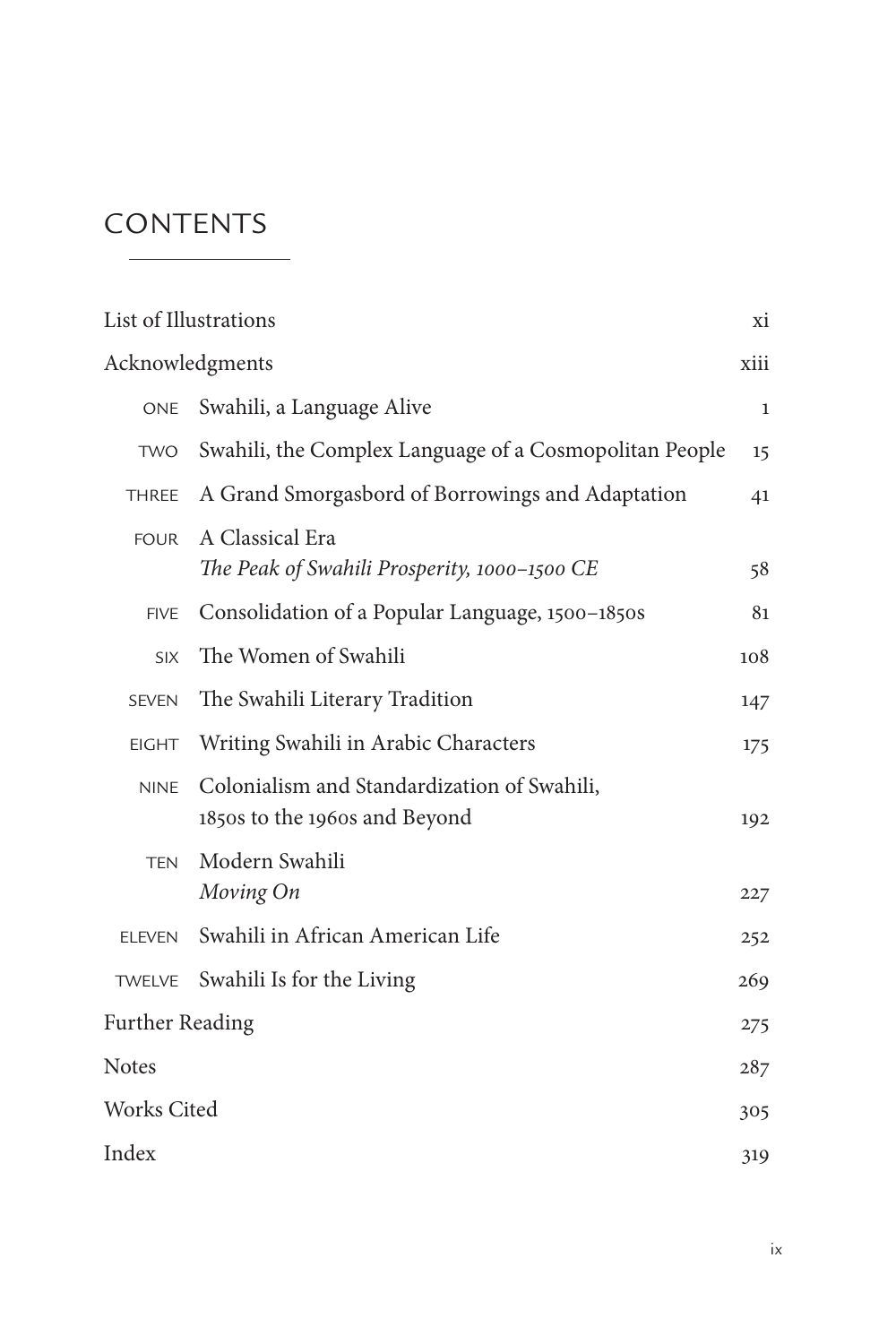CHAPTER ONE

## **Swahili, a Language Alive**

ONCE JUST an obscure island dialect of an African Bantu tongue, Swahili has evolved into Africa's most internationally recognized language. In terms of speakers, it is peer to the dozen or so languages of the world that boast close to 100 million users.<sup>1</sup> Over the two millennia of Swahili's growth and adaptation, the molders of this story whom we will meet—immigrants from inland Africa, traders from Asia, Arab and European occupiers, European and Indian settlers, colonial rulers, and individuals from various postcolonial nations—have used Swahili and adapted it to their own purposes. They have taken it wherever they have gone to the west, to the extent that Africa's Swahilispeaking zone now extends across a full third of the continent from south to north and touches on the opposite coast, encompassing the heart of Africa.

The historical lands of the Swahili are on East Africa's Indian Ocean littoral, a 2,500-kilometer chain of coastal towns from Mogadishu, Somalia, to Sofala, Mozambique, as well as offshore islands as far away as the Comoros and Seychelles. This coastal region has long served as an international crossroads of trade and human movement, where people from all walks of life and from regions as scattered as Indonesia, Persia, the African Great Lakes, the United States, and four or five countries in Europe all encountered one another. Hunter-gatherers, pastoralists, and farmers mingled with traders and city-dwellers. Africans devoted to ancestors and the spirits of their lands met Muslims, Hindus, Portuguese Catholics, and British Anglicans. Workers (among them slaves, porters, and laborers), soldiers, rulers, and diplomats were mixed together from ancient days. Anyone who went to the East African littoral could choose to become Swahili, and many did.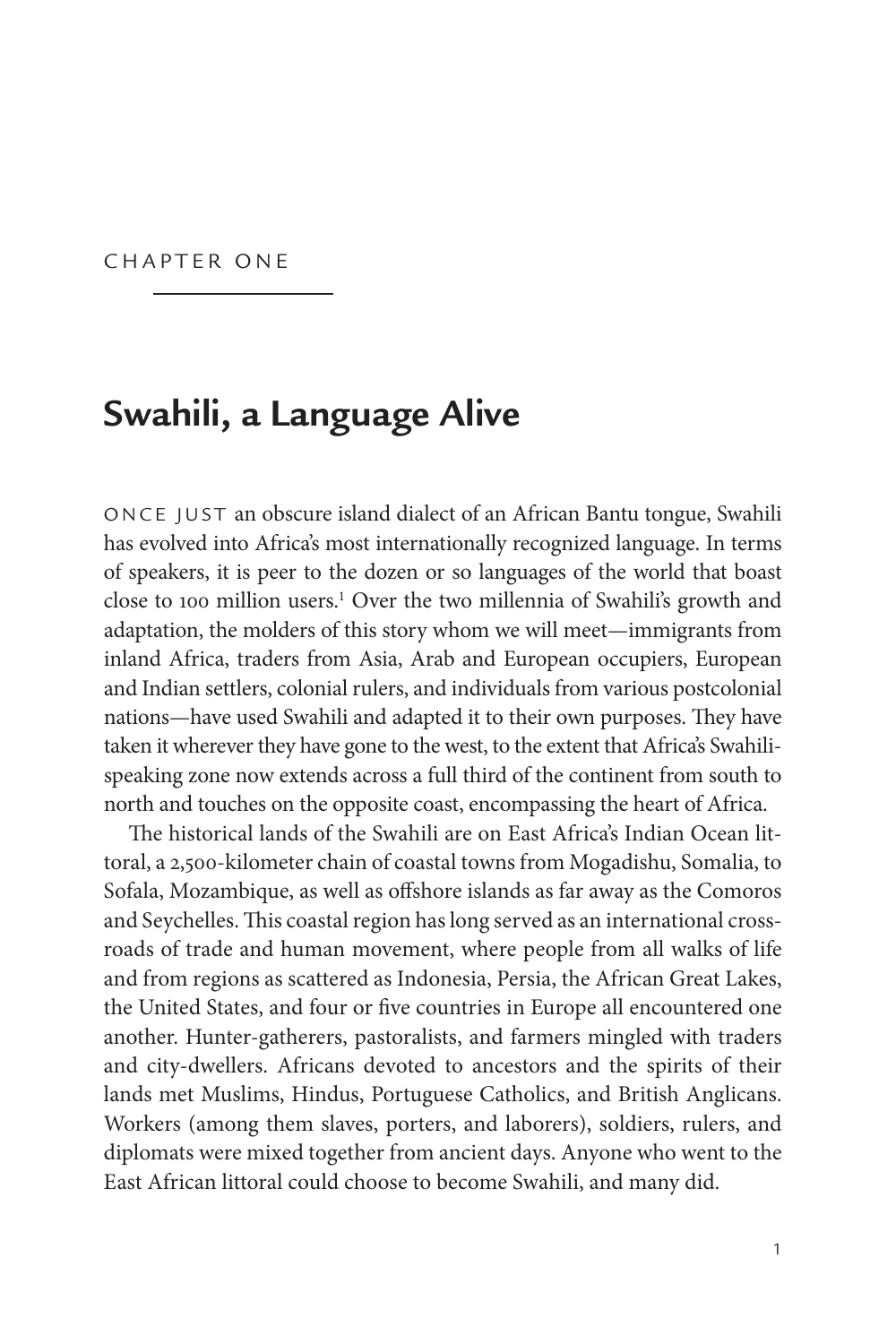

MAP 1.1 The Swahili Coast. *Map by Brian Edward Balsley, GISP*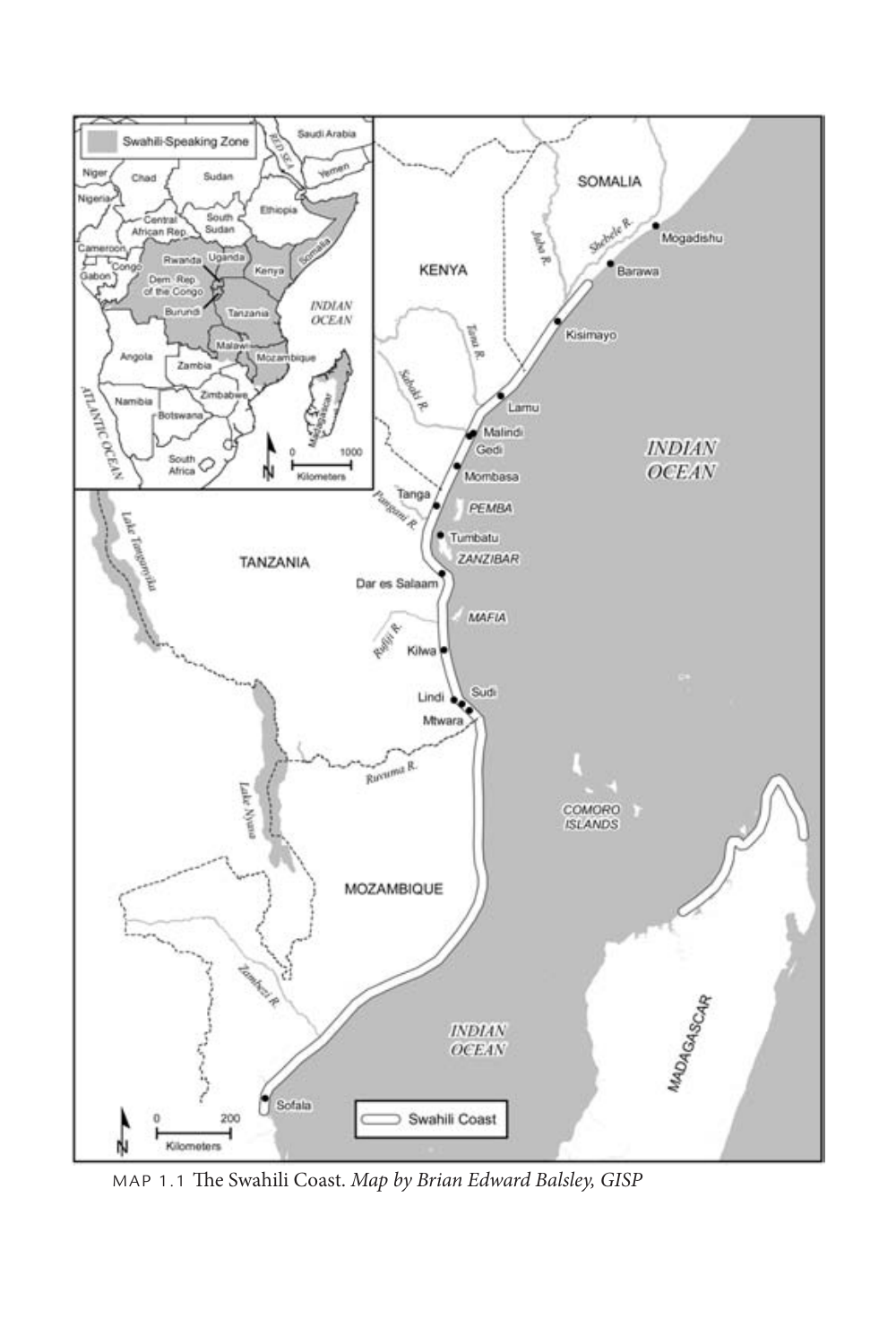### The Vitality of Modern Swahili

Today, the roll of Swahili enthusiasts and advocates includes notable intellectuals, freedom fighters, civil rights activists, political leaders, at least a dozen scholarly professional societies created to promote the language, entertainers, and health workers, not to mention the usual professional writers, poets, and artists. Foremost among intellectuals advocating for Swahili has been Nobel Laureate Wole Soyinka, a Nigerian writer, poet, and playwright who since the 1960s has repeatedly called for use of Swahili as the transcontinental language for Africa.<sup>2</sup> The African Union (AU), the "united states of Africa," nurtured the same sentiment of continental unity in July 2004 and adopted Swahili as its official language. As Joachim Chissano (then the president of Mozambique) put this motion on the table, he addressed the AU in the flawless Swahili he had learned in Tanzania, where he was educated while in exile from the Portuguese colony.<sup>3</sup>

A song in Swahili that I learned in my childhood in Nairobi spoke for all Africans about the need for a common bond, a common purpose, and a common ideal:

| <b>SWAHILI LYRIC</b>  | <b>ENGLISH TRANSLATION</b> |
|-----------------------|----------------------------|
| O Afrika nchi yetu    | Oh Africa, our country     |
| tunataka tuungane     | we want to unite           |
| tujenge taifa letu    | to build our nation        |
| lenye nguvu na umoja  | having strength and unity  |
|                       |                            |
| Na lakini ni lazima   | But it is a must           |
| tusahau ulegevu       | we forget sluggishness     |
| unyang'anyi na uchoyo | plundering and stinginess  |
| hizo zote zinadhuru   | all those are harmful      |

The song spoke of Africa as *nchi yetu,* "our country," and it implored Africans to unite (*tuungane*) in building (*tujenge*) a strong and unified nation (*taifa*). The song told Africans to shun sluggishness (*ulegevu*), plunder (*unyang'anyi*), and stinginess (*uchoyo*). The song had a great impact on my ambition and morale and in fact still does. It taps into the optimism of the 1950s and 1960s when Kwame Nkrumah, the first president of an independent African nation in Ghana, called for a united states of Africa. Nkrumah had been educated at Lincoln University in Pennsylvania and was also heir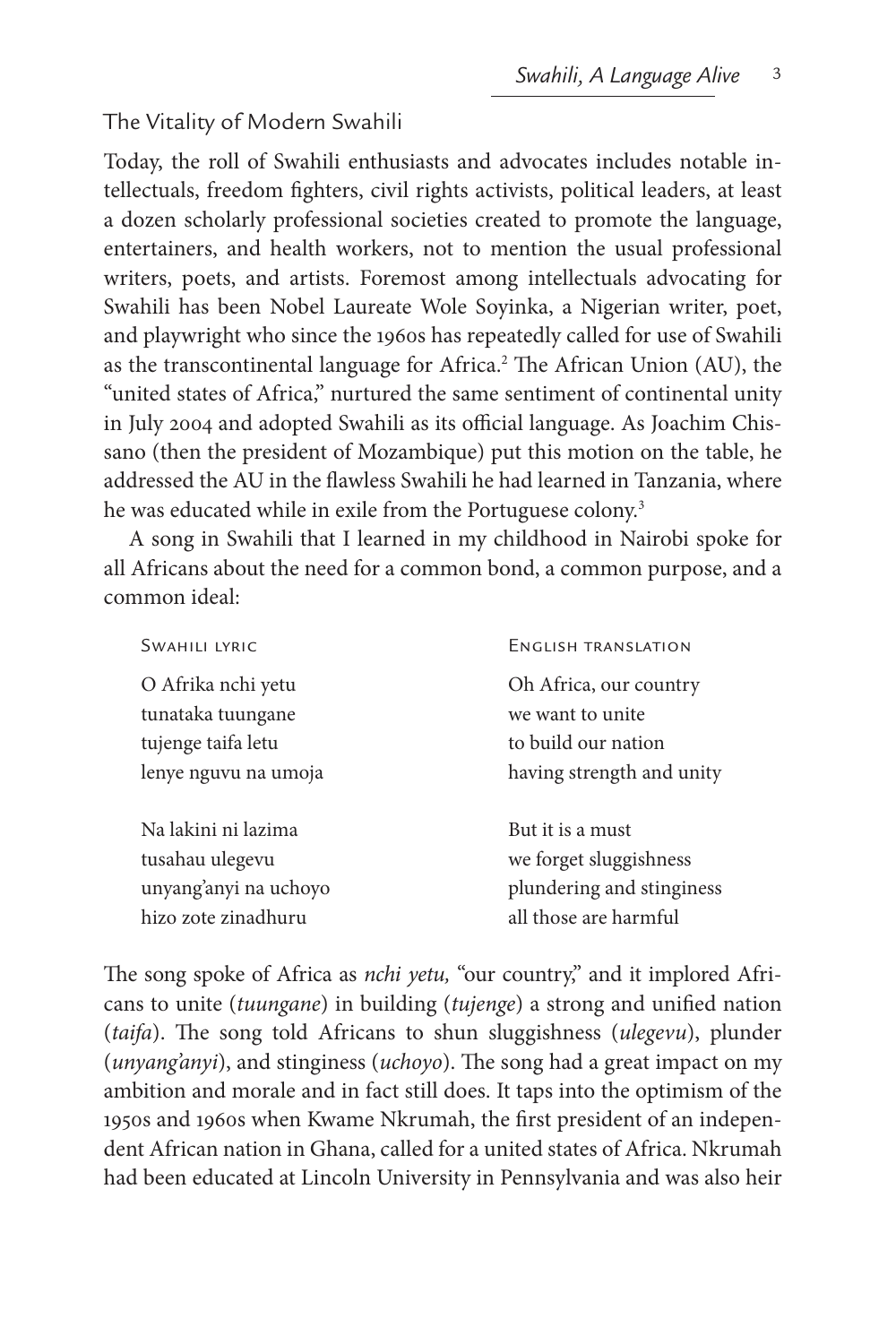to the Back to Africa movement of the nineteenth-century United States. The African Union did not adopt Swahili as Africa's international language by happenstance. Swahili has a much longer history of building bridges among peoples across the continent of Africa and into the diaspora.

"Oh Africa, our country" no longer resonates in the current challenging economic and political realities of the continent, but its promise is maintained in the idea of a common language. The feeling of unity, the insistence that all of Africa is one, just will not disappear. Languages are elemental to everyone's sense of belonging, of expressing what's in one's heart. Chissano's historic address in Swahili marked the first time the AU had ever permitted use of a sub-Saharan language at its meetings. The organization's intention is to hold the nations of Africa together using the language as the continent's lingual glue and to express its innermost character; its distinctiveness among the world's peoples; and its place in globalized modernity conducted in English, Arabic, Chinese, Russian, and other international languages. The AU's decision to bless Swahili as an official language is particularly striking given that the populations of its member states speak an estimated two thousand languages (roughly one-third of all human languages), several dozen of them with more than a million speakers.<sup>4</sup>

How did Swahili come to hold so prominent a position among so many groups with their own diverse linguistic histories and traditions? Swahili is the eastern African language most associated with the struggle for independence from European colonialists in the 1940s and 1950s. During the decades leading up to the independence of Kenya, Uganda, and Tanzania in the early 1960s, Swahili functioned as an international means of political collaboration, enabling freedom fighters throughout the region to communicate their common aspirations even though their native languages varied widely. The rise of Swahili, for some Africans, was a mark of true cultural and personal independence from the colonizing Europeans and their languages of control and command. Tanzania is the linguistic standard-bearer of autonomy and respect because, uniquely among Africa's independent nations, its government uses Swahili for all official business and, most impressively, in basic education for the nation's youth. Swahili has engendered both national and continental pride—with charity beginning at home (in Tanzania and Kenya).<sup>5</sup> Indeed, the Swahili word *uhuru* (freedom), which emerged from this independence struggle, became part of the global lexicon of political empowerment.<sup>6</sup> The highest political offices in East Africa began using and promoting Swahili soon after independence. Presidents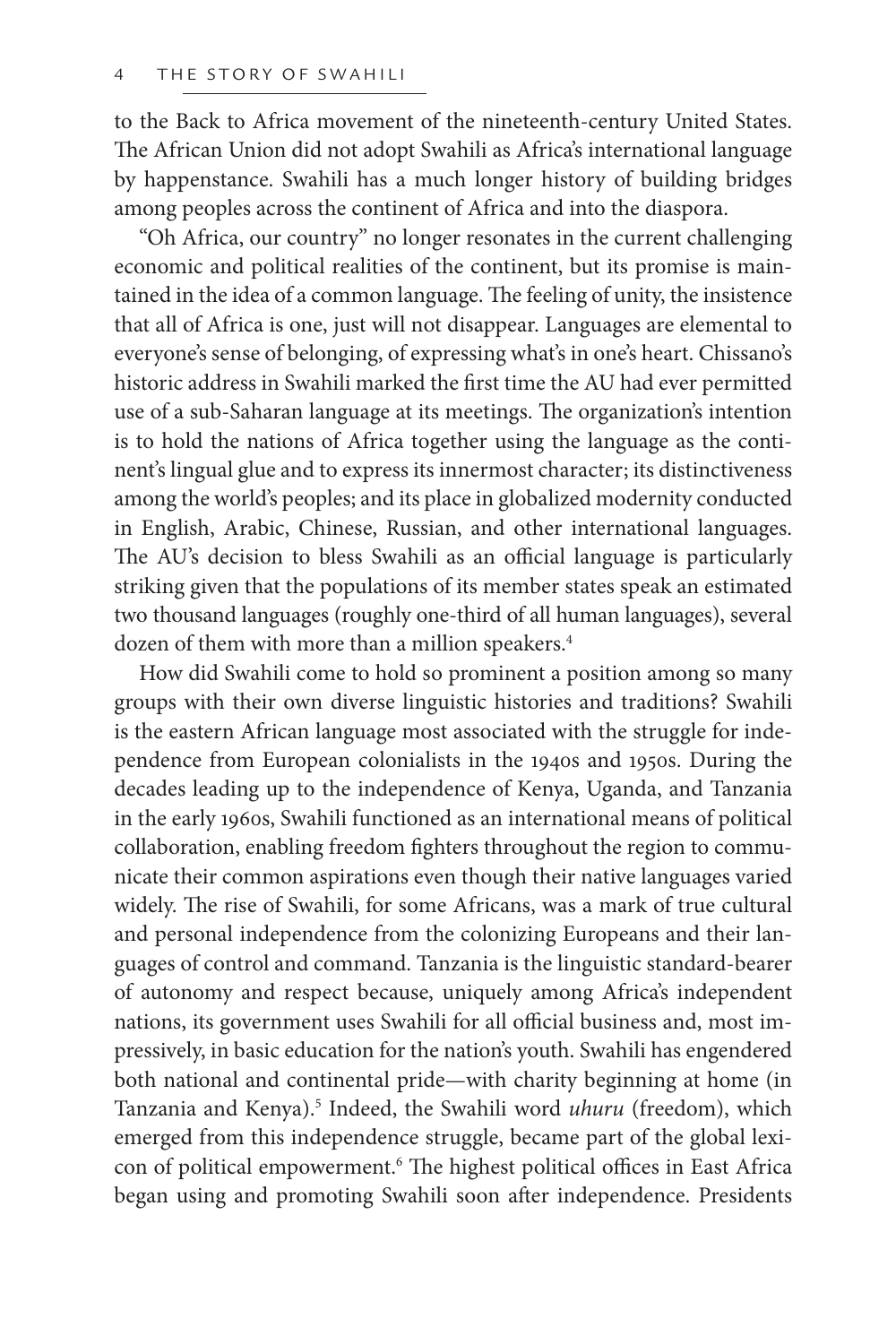Julius Nyerere of Tanzania (1962–85) and Jomo Kenyatta of Kenya (1964–78) promoted the use of Swahili as integral to the region's political and economic interests, security, and liberation. The political power of language was demonstrated, less happily, by Ugandan dictator Idi Amin (1971–79), who used Swahili for his army and secret police operations during his reign of terror.

Tanzanian president Mwalimu Julius Kambarage Nyerere was foremost among these African leaders in promoting Swahili as a language of African liberation and pride. Under Nyerere, Tanzania became one of only two African nations ever to declare a native African language as the country's official mode of communication (the other is Ethiopia, with Amharic). Nyerere personally translated two of William Shakespeare's plays, *Julius Caesar* and *Merchant of Venice,* into Swahili (as *Juliasi Kaisari* and *Mabepari wa Venisi*), in order to demonstrate the capacity of Swahili to bear the expressive weight of great literary works. Nyerere is an icon of the dignity that Swahili has enjoyed in Africa, especially in its spillover into the African diaspora of North America. He even made the term *Swahili* a referent to Tanzanian citizenship. Later, this label acquired socialist overtones in praising the common men and women of the nation, standing in stark contrast to Europeans and Western-oriented elite Africans with quickly—and by implication dubiously—amassed wealth.

Ultimately, the term grew even further to encompass the poor of all races, of both African and non-African descent. In my own experience as a lecturer at Stanford University in the 1990s, for instance, several of the students from Kenya and Tanzania referred to the poor white neighborhood of East Palo Alto, California, as *Uswahilini,* "Swahili land," as opposed to *Uzunguni,* "land of the *mzungu* [white person]," which was the word we used to refer to the affluent (and incidentally also white-dominated) Palo Alto on the other side of Highway 101. Nyerere considered it prestigious to be called Swahili, and with his influence, the term became imbued with sociopolitical connotations of the poor but worthy and even noble; this in turn helped construct a Pan-African popular identity independent of the elite-dominated national governments of Africa's fifty-some nation-states. Little did I realize then that the Swahili label had been used as a conceptual rallying point for solidarity across the lines of community, competitive towns, and residents of many backgrounds, ranging from the inland hills to the Indian Ocean coast to the Persian Gulf, for over a millennium. The language was not only an outcome of a thousand years of dynamic history on Africa's eastern coast but also a means of forging a sense of collectivity for all the diverse people who settled there.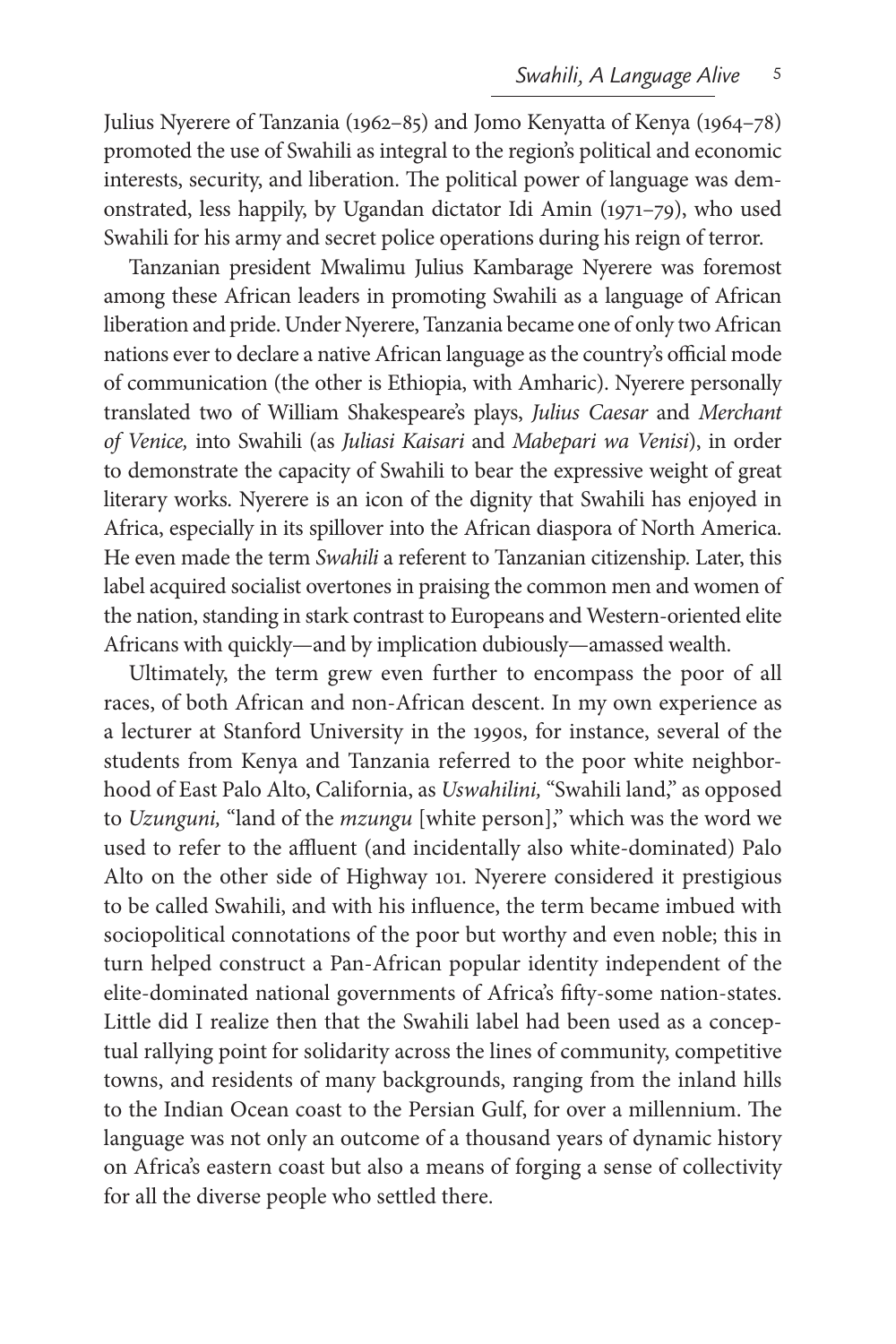Indeed, growing out of Nyerere's efforts, many African Americans used Swahili during the culture wars of the 1960s in the United States to underscore the acceptance that they sought on terms independent of the racialist culture that had long excluded them. Unlike some of their predecessors, they did not wish to "assimilate" and adopt values that they did not feel were theirs, and they found an inspiring alternative in the Pan-Africanism and political independence that Nyerere—and Swahili—seemed to symbolize. In 1966, Maulana Ron Karenga associated the black freedom movement with Swahili, choosing Swahili as its official language and creating the Kwanzaa celebration.7 The term *Kwanzaa* is derived from the Swahili word *ku-anza,* meaning "to begin" or "first," and the holiday was intended to celebrate the *matunda ya kwanza,* "first fruits" in Swahili; thus, according to Karenga, Kwanzaa symbolizes the festivities of ancient African harvests. Karenga's singular achievement was his coinage of the word *kwanzaa* (*kwanza* plus *a*)—a smart neologism that permitted a new word very closely resembling the familiar one, *kwanza,* to enter into the Swahili lexicon, bearing his name and his brand of ideas.

Celebrants were encouraged to adopt Swahili names and to address one another by Swahili titles of respect. Based on Nyerere's principle of *ujamaa* (unity in mutual contributions), Kwanzaa celebrates seven principles or pillars (*nguzo saba,* translated literally as *nguzo* [pillars] and *saba* [seven]): unity (*umoja*), self-determination (*kujichagulia*), collective work and responsibility (*ujima*), cooperative economics (*ujamaa*), shared purpose (*nia*), individual creativity (*kuumba* ), and faith (*imani*). Internationally, Nyerere also became the icon of "community brotherhood and sisterhood," which distinguished the United Republic of Tanzania during his leadership, under the slogan of the Swahili word *ujamaa.* That word has gained such strong appeal that it has been used as far afield as among Australian Aborigines and African Americans and across the globe from London to Papua New Guinea<sup>8</sup> —not to mention its ongoing celebration on many US college campuses in the form of dormitories named ujamaa houses.

Today, Swahili is the African language most widely recognized outside the continent. The global presence of Swahili in radio broadcasting and on the Internet has no equal among sub-Saharan African languages with Arabic (which is arguably African due to the extent of its currency from Egypt to Morocco in North Africa) constituting the only competition. Swahili is broadcast regularly in Burundi, the Democratic Republic of the Congo (DRC), Kenya, Liberia, Nigeria, Rwanda, South Africa, Sudan,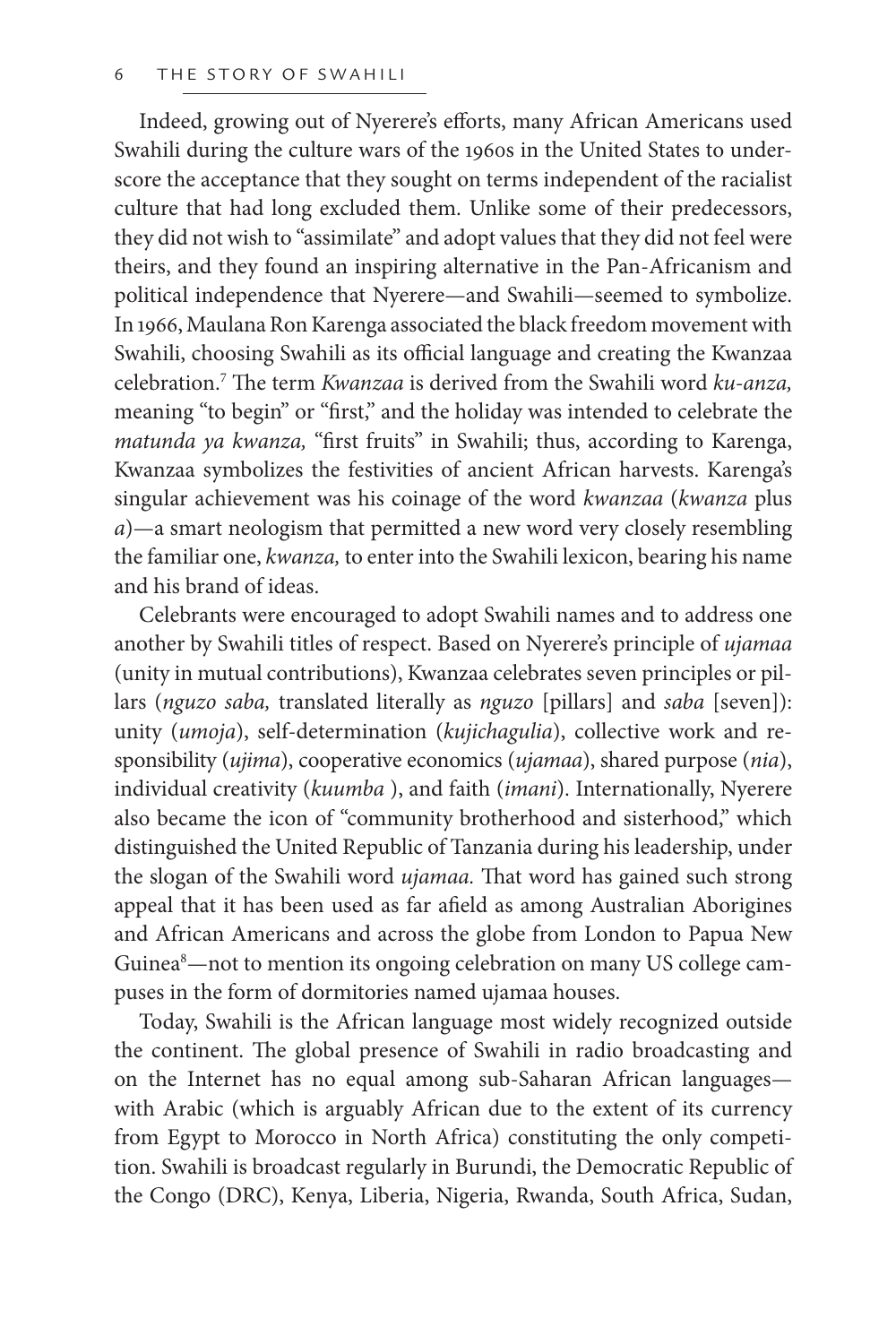Swaziland, and Tanzania. In Kenya and Tanzania especially, the undisputed language of radio and television is Swahili. On the international scene, no other African language can be heard from world news stations as often or as extensively as Swahili. Swahili-language radio broadcasts outside Africa include programs on Radio Peking, Voice of America (VOA), the British Broadcasting Corporation (BBC), Radio Germany (Deutsch Welle), Radio Japan International, and Radio Moscow International. In terms of print media, Swahili has been on the scene since the nineteenth century. *Msimulizi* (Narrator), the first Swahili newspaper, initially appeared in 1888 in Zanzibar, and it was followed by *Habari za Mwezi* (Monthly News) in 1894, also in Zanzibar; both were published by the Universities Missionary to Central Africa (UMCA)<sup>9</sup> to further the goals of spreading Christianity and ending slavery.<sup>10</sup>

In recent years, television and film have likewise kept Swahili in the limelight, though Hollywood's long tradition of featuring Swahili-speaking African characters on the big screen has contributed to the misimpression that Swahili is "the language of Africa." At least as far back as *Trader Horn,* a 1931 film depicting an ivory trader in central Africa, Swahili words and speech have been heard in hundreds of movies and television series, such as *Star Trek* (1966−2009), *Out of Africa* (1985), Disney's *The Lion King*  (1994), *Lara Croft Tomb Raider: The Cradle of Life* (2003), and *The Last King of Scotland* (2006), to name only a few of the most popular. *The Lion King* featured several Swahili words, the most familiar being the names of characters, including *Simba* (lion), *Rafiki* (friend), and *Pumbaa* (be dazed). Swahili phrases in the animated film included *asante sana* (thank you very much) and, of course, that no-problem philosophy known as *hakuna matata* (no troubles/no problems) repeated throughout the movie. Paramount's *Lara Croft Tomb Raider,* starring Angelina Jolie, had black tribesmen characters speaking Swahili.

Since the beginning of the twentieth century, tourism has also increased the name recognition that Swahili enjoys around the world. Luminaries visiting Africa's Swahili-speaking regions have included Theodore Roosevelt, Sir Winston Churchill, and Queen Elizabeth II. Among Swahili's most famous music are the songs "Jambo Bwana" (Hello Sir), the quintessential tourist song, and "Malaika" (Angel), introduced in 1960 and first sung by Kenya's Fadhili Williams, then popularized by world-famous musicians Miriam Makeba, Harry Belafonte, and Angelique Kidjo. "Malaika" was for a time a popular song at weddings throughout East Africa. To the delight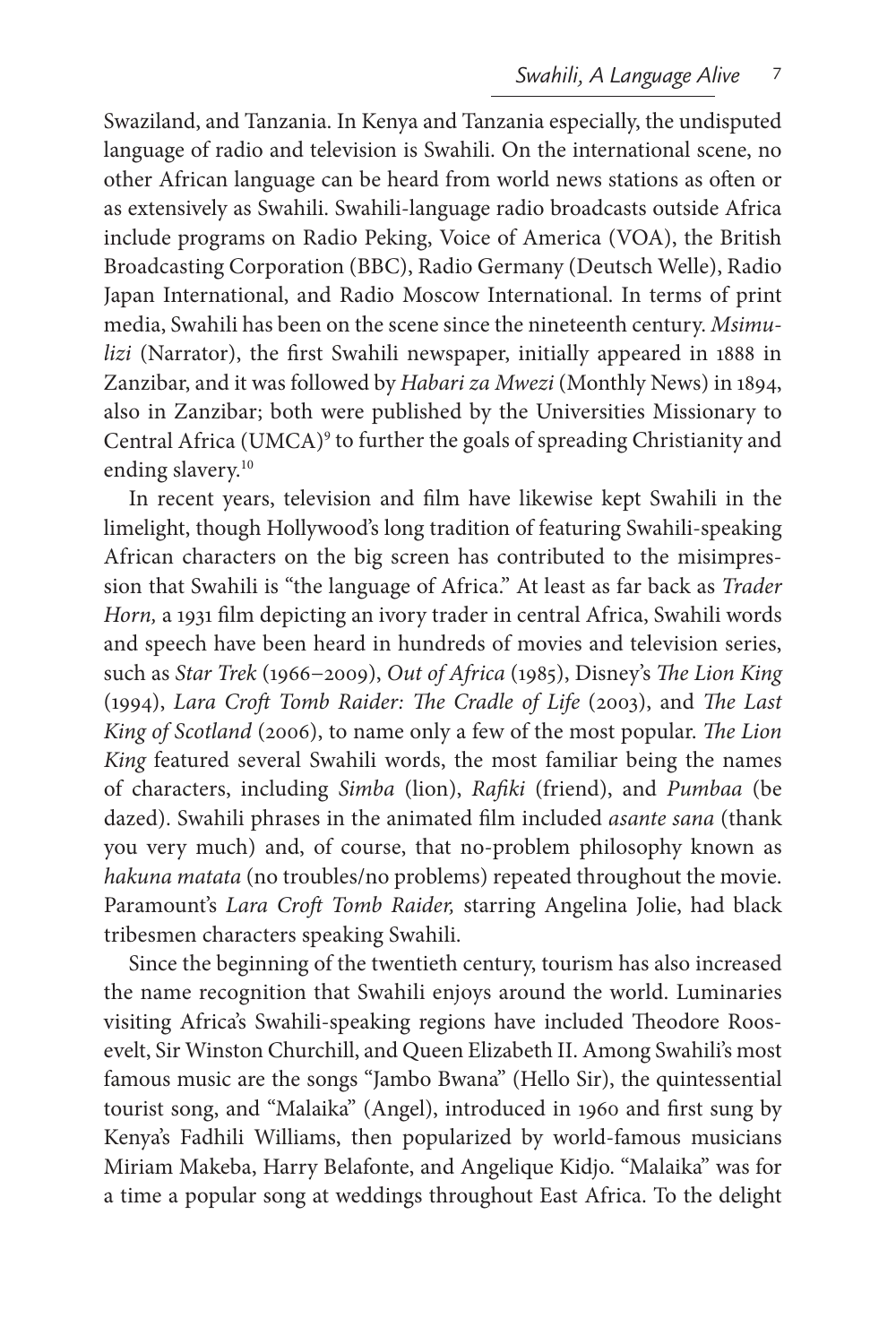of many Swahili speakers, African American musicians also have sprinkled Swahili into their lyrics. Michael Jackson's song "Liberian Girl," for example, includes the Swahili sentences "*Nakupenda pia*" and "*Nakutaka pia, mpenzi!*"—"I love you too" and "I want you too, my love!"—despite the fact that Liberia is in far-off West Africa where Swahili is not spoken. The "Hakuna Matata" song was originally titled "Jambo Bwana" (1982).

Although Swahili lacks the numbers of speakers, the wealth, and the political power associated with other global languages such as Mandarin, English, or Spanish, $11$  it is distinctive in being primarily a second language for close to 100 million speakers. Its popularity is growing tremendously, and it has rapidly spread throughout eastern and central Africa in particular as a lingua franca—that is, a second language that speakers of any number of home languages use to communicate with one another informally, particularly in public settings. Swahili appears to be the only language boasting more than 100 million speakers that has more *second*-language speakers than native ones: indeed, for every native speaker of Swahili, there are about one hundred nonnative speakers! By comparison, English and French both have approximately one native speaker for each nonnative speaker, and Spanish has about five native speakers for every person who speaks it as a second language.

By immersing themselves in the affairs of a maritime culture at a key commercial gateway, the people who were eventually designated *Waswahili* (Swahili people) created a niche for themselves. They were important enough in the trade that newcomers had little choice but to speak Swahili as the language of trade and diplomacy. And the Swahili population became more entrenched as successive generations of second-language speakers of Swahili lost their ancestral languages and became bona fide Swahili—much as Spanish-speaking Mexican families take three generations on average to fully assimilate into American culture (including losing their Spanish).<sup>12</sup> Nearly all of the people from overseas arrived with greater wealth than the people of eastern Africa possessed, and they had military strength that was superior to that of the indigenous population. Furthermore, these migrants came from linguistic backgrounds in some of the world's most widely spoken languages: Arabic for over a millennium; Portuguese since the sixteenth century; and German, English, and Hindi since the end of the nineteenth century. Yet Swahili speakers took in these newcomers, borrowing strategic parts of their vocabularies and integrating them into their own evolving language.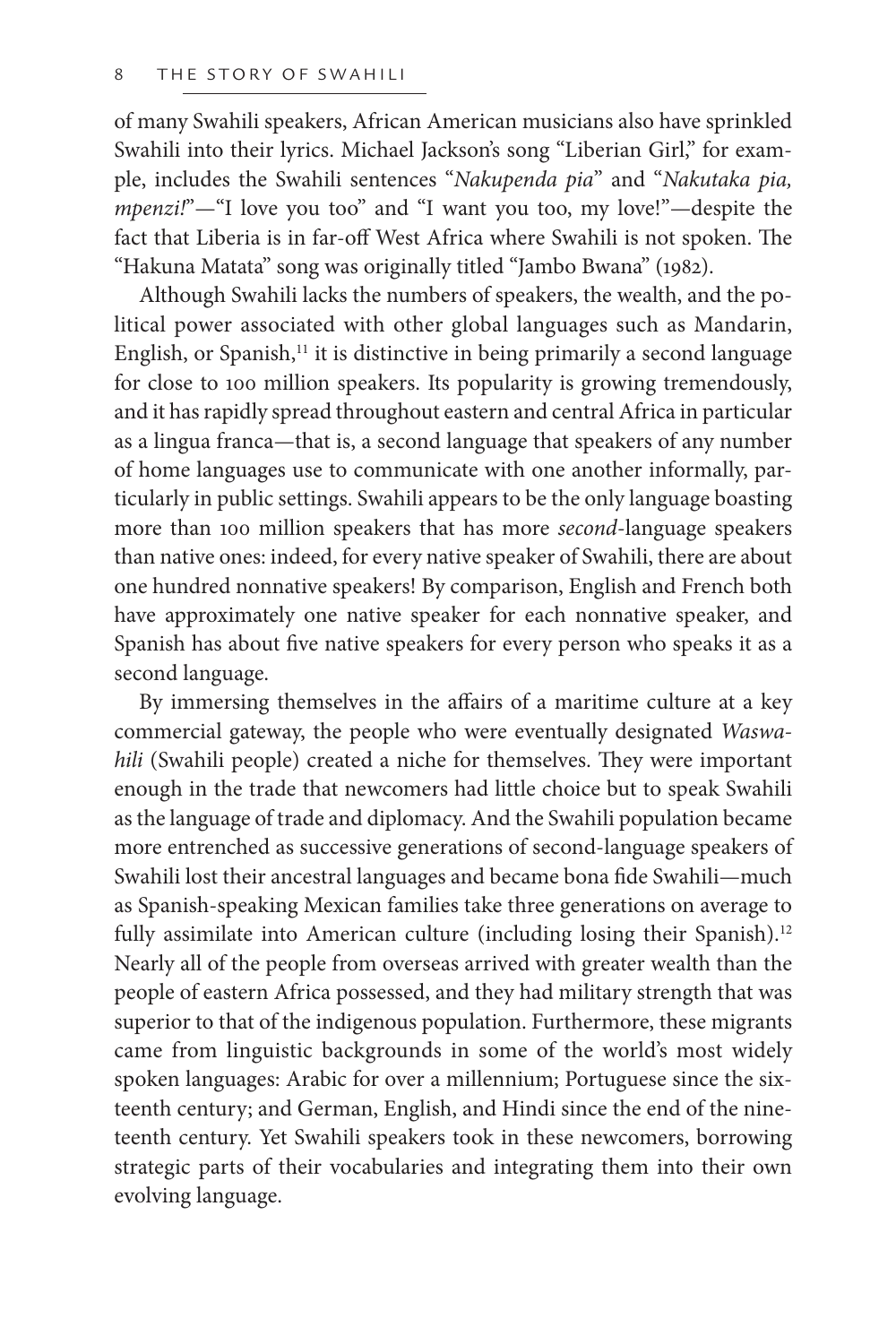The key to understanding this story is to look deeply at the Swahili people's response to challenges; at the ways in which they made their fortunes and dealt with misfortunes; and, most important, at how they honed their skills in balancing confrontation and resistance with adaptation and innovation as they interacted with arrivals from other language backgrounds. These adaptations produced steady developments in the language itself long before the label "Swahili" came about in the fourteenth century. Consequently, a full historical account must go back more than a millennium before that point. Despite high traffic from every corner of the world, the people of the coast managed to maintain a Bantu tongue.

#### The Story to Follow

The story of Swahili is a narrative about the human condition in a maritime world at the confluence of the Indian Ocean, the Mediterranean Sea, the Red Sea, and the Atlantic Ocean, told from the perspective of the dynamism of language. Swahili resilience rests on three core factors: cosmopolitanism (the willingness to navigate differences), geography (the setting, in terms of both times and places), and Islam (the capaciousness of a monotheism with universalist ambitions). Swahili scholars hold the last factor as the most pivotal. Chapter 2 uses the Swahili language as a means by which to explore the history of Swahili society. It introduces the peoples who developed the language, the individuals who had a deep and dynamic history through a cosmopolitan ethos at the crossroads of social and trading networks traversed by Africans from the interior of the continent and transients and settlers from overseas.

Chapter 3 examines the lexicon—the vocabulary—of Swahili as the cultural DNA, the genetic heritage, of the modern language. Swahili words and phrases today mark the encounters between the residents of the coast and diverse other visitors. Speakers of Swahili borrowed words from other languages, and those words reveal the nature of their contacts, much as a visitors' book at a wedding contains the names, signatures, and dates of all who were there. To cite one example, the names of the wares in a simple rural shop, or *duka,* are a veritable archive of the trade and social contacts among a wide variety of peoples speaking different languages who brought the wares to the shelves. The people of Africa's eastern coastal bays and islands have been in contact with persons from all corners of the Indian Ocean and Mediterranean worlds for two thousand years: Greeks of the Ptolemaic era, Arabs, Persians, Indians, Malaysians, Portuguese, Turks, French, Germans,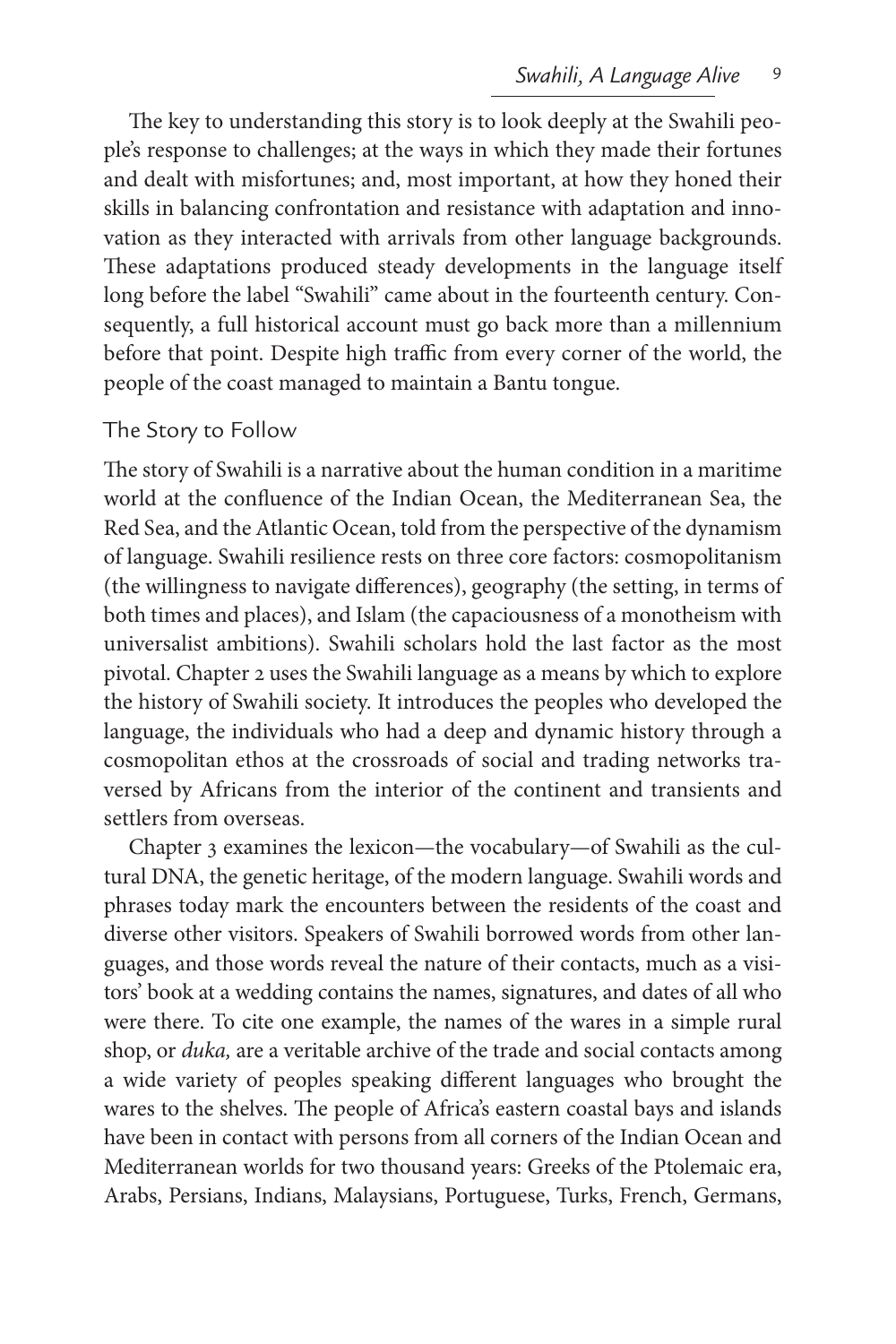and the British. The coastal people traded with and learned from all of them, building up an ever more complex and nuanced lexicon from historical ties among the peoples and cultures of the vast Indian Ocean region.

Chapter 4 draws on the vistas of the past in the language of today to look at the Swahili-speaking region from 1000 to 1500 CE. During these years, the cities of the coast enjoyed their greatest commercial prosperity and political autonomy, with their heyday in the twelfth and thirteenth centuries. Using the image of the *mnazi* (coconut tree) and the *sambo* (*chombo*) (ship/ vessel) as the icons of Swahili cosmopolitanism, the chapter details the core values of the Swahili culture and the ways that East Africa's independent city-states negotiated foreign trade and diplomacy, both separately and as confederations. Swahili patricians grew wealthy during this time of relative peace and considerable prosperity, increased their knowledge and observance of Islam, and built cities of coral stone that were filled with mosques and elaborate tombs. They patronized artists and architects who, together with traders in the markets and along the shore, worked creatively in the idioms of the imported traditions. The chapter reveals the Swahili language and culture as cosmopolitan, infused with the Islamic enlightenment of the era, urbane, and possessing a rich material culture drawn from numerous places near and far. During this period, Pan-Swahili culture came to dominate East Africa's Indian Ocean littoral, from modern Mogadishu in Somalia to what is today northern Mozambique. It is noteworthy that the earliest known use of the word *Swahili* comes from the fourteenth-century zenith of coastal prosperity, in a report from the famous Moroccan Berber Muslim traveler and writer Ibn Battuta. At that time, an integrated Swahili commercial society was going about the business of conducting East Africa's Indian Ocean trade. The ways in which that society used the mnazi and the sambo reflect the development of indigenous knowledge at its best, showing how the people employed local initiatives to solve problems and to adapt to changing circumstances. A close look at the Bantu etymology of words describing various parts and uses of the mnazi and the sambo leaves little doubt that the Swahili culture has always been a vibrant system of give-and-take whose whole has always been greater than the sum of its parts. The concepts the words represent show a full elaboration of marine technology and nautical know-how, with the terms in the lexicon being mixed between Bantu and visiting languages, especially Arabic.

Chapter 5 looks at the unexpected arrival of the Portuguese and their military occupation of the east coast of Africa beginning around 1500,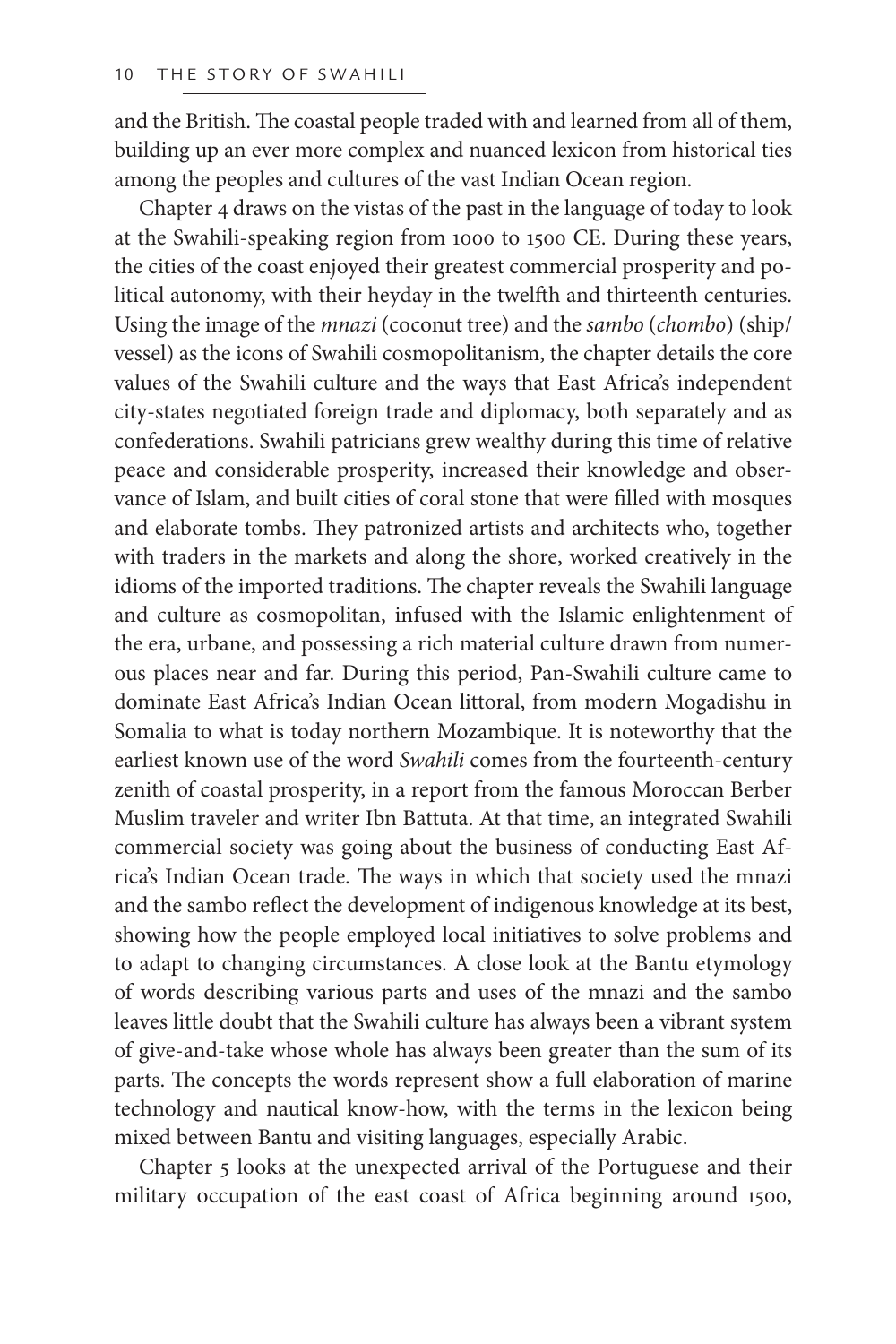followed by the Omani Arab occupation of the coast from around 1700 to the 1850s. Diverse Swahili religious, political, and social networks literally exhausted the Portuguese in their attempts to dominate the coast militarily. The coastal residents finally forced the Portuguese into a compromise, by which they submitted to the continuing role of the Swahili as middlemen in eastern Africa's Indian Ocean trade. The Swahili-Portuguese toleration nonetheless led to an eventual economic downturn that prompted the departure of the Portuguese around 1700. The ruling house of the sultanate of Muscat, at the mouth of the Persian Gulf, took advantage of the vacuum of external power to settle on the island of Zanzibar and establish a plantation economy growing cloves. The Swahili towns of the coast slowly shifted from their reliance on trade to grain agriculture from the 1840s and to sugarcane along the northern coast of Tanzania from the 1860s. This new plantation economy resulted in thousands of slaves being forcibly transported from inner Africa in order to provide free labor to the sultanate, with Swahili patricians, inland warlords, and Indian financiers all profiting at the slaves' expense. Many other captives were sold abroad, especially in the Arab world and in India. By 1700 CE, the Zanzibar dialect of Swahili was already a trade language spoken on the lengthening caravan routes between the coast and the far interior. Swahili also became the language of diplomacy among various slave-raiding warlords there. Many of the individuals who were enslaved and taken to the coast subsequently converted to Islam and pragmatically adopted Swahili as their primary language over time.

There is a reason why native languages are called mother tongues, as mothers or nursemaids or other females everywhere—at least until recent years—have been the primary residents of the households or villages where children are born and learn to speak. This was certainly the case for Swahili, where Bantu-speaking women conducted daily life within the compounds in which city residents lived. Meanwhile, foreign men—Arab or Persian, Indian, and Portuguese traders; colonial officials; and the officials of Islamic sects—brought foreign vocabulary to discussions of business, politics, and other public affairs. Chapter 6 follows the distinctive roles Swahili women have played in maintaining the Bantu heritage of the language in domestic and family spheres, whatever the Muslim veneer of public religion. I will look at their contributions to teaching the language to men in the interior of the continent, for they often served as companions in the coastal trading caravans moving there. I will discuss their literal wearing of the words in the colorful *kanga* cloths that bear Swahili proverbs. And I will explore their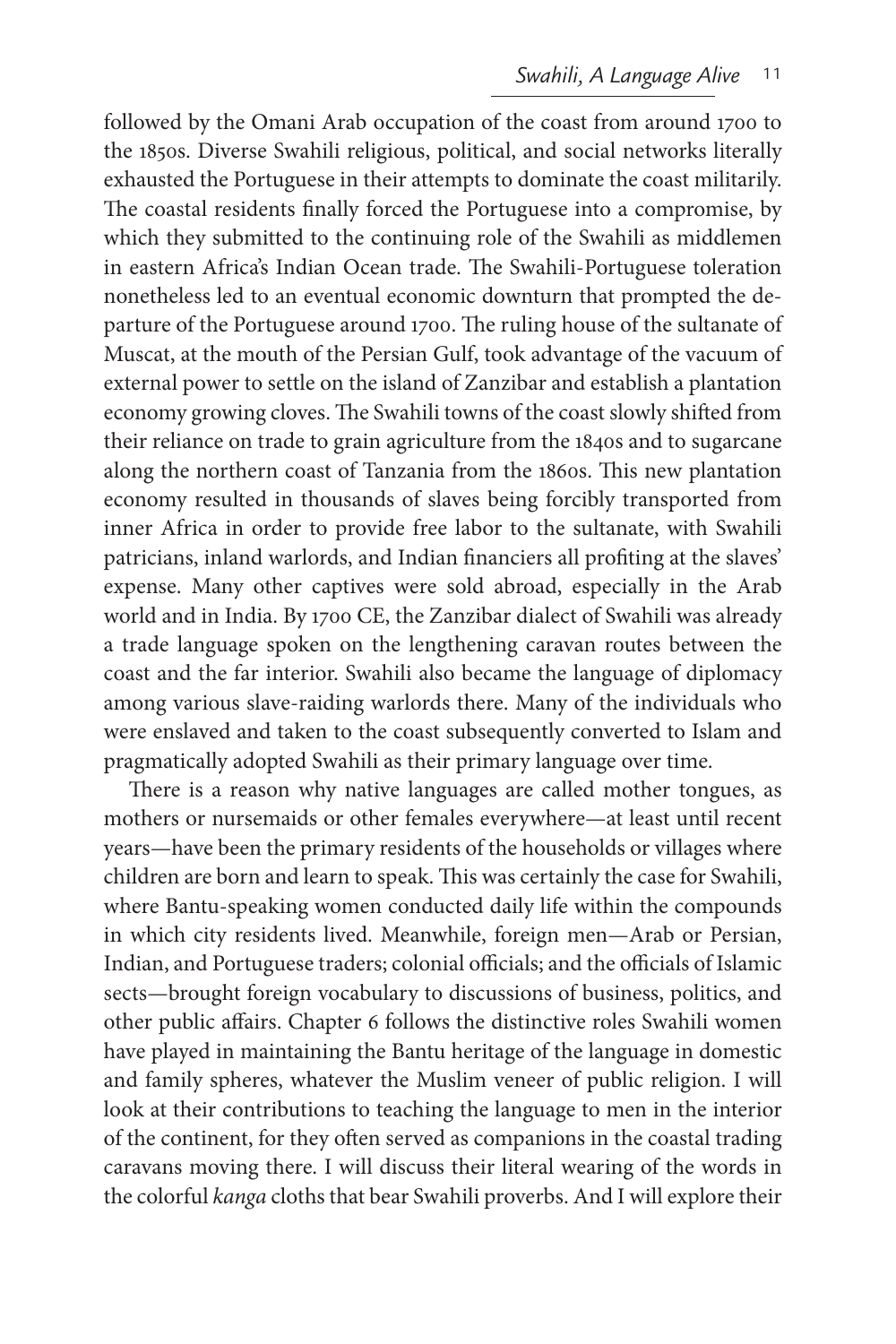roles as protagonists in Swahili literature. The men wrote down modern standardized languages for public affairs, but it was the women of the coast who were pivotal in preserving the vital qualities of Swahili.

There is a canon of verbal aesthetics that exists without writing. Although we cannot call it a literary canon, given the absense of writing, it offers a panoramic view of Swahili poetry, illustrating how oral compositions were remembered verbatim for centuries until they were finally written down in the 1800s. Thus, we recognize as false the divide between the oral and written works of Swahili—and elsewhere by extension. Swahili traditions of oral composition and performance were blossoming long before the Kenyan cities of Lamu and Mombasa became centers of scholarship and authorship in the nineteenth century, writing Swahili poetry in Arabic script. Chapter 7 follows the extension of a Swahili oral canon of proverbs and poetry into written prose, chronicles, and epic narratives, with the literary character of this verbal art deeply embedded in the Arabic Ajami script in which it is written. The corpus of thought, indeed wisdom, and the intricate, condensed, and allusive style of this verbal aesthetic come from the deep and intimate traditions of oral performance and listener collaboration along the coast, and these elements of shared familiarity have been adapted in the written style that developed more recently, perhaps over the last four centuries. Swahili is thus at the same stage of expressing orality in writing—a world very different from the literate world of anyone reading this page. It has paralleled and crossed the points and periods where the poetry of Homer became the theater of ancient Greek writing, en route to the fully prose-styled works of Aristotle and Plato; where the poetry of medieval English moved through Shakespeare's plays toward the modern novel; and where Dante's *Inferno* defined modern Italian or Cervantes's *Don Quixote* became the paradigm of modern Spanish. The chapter uses classic Swahili motifs, stories, and writers to contrast the world of orality and the literate world through performance, visually and audibly, as well as the ideas expressed.

Chapter 8 studies Swahili documents written in Arabic script, often referred to as Ajami. The Ajamization of Arabic script so that it could be used to write Swahili reveals that the Swahili people went beyond adaptation to innovation and ultimately ownership of a syncretic writing system as they built a most important archive of memory unique to Swahili. The value of the written documents is revealed by the content of what has been authored and bequeathed to future generations. Much of the poetry mentioned in chapter 7 as well as Swahili chronicles on various city-states,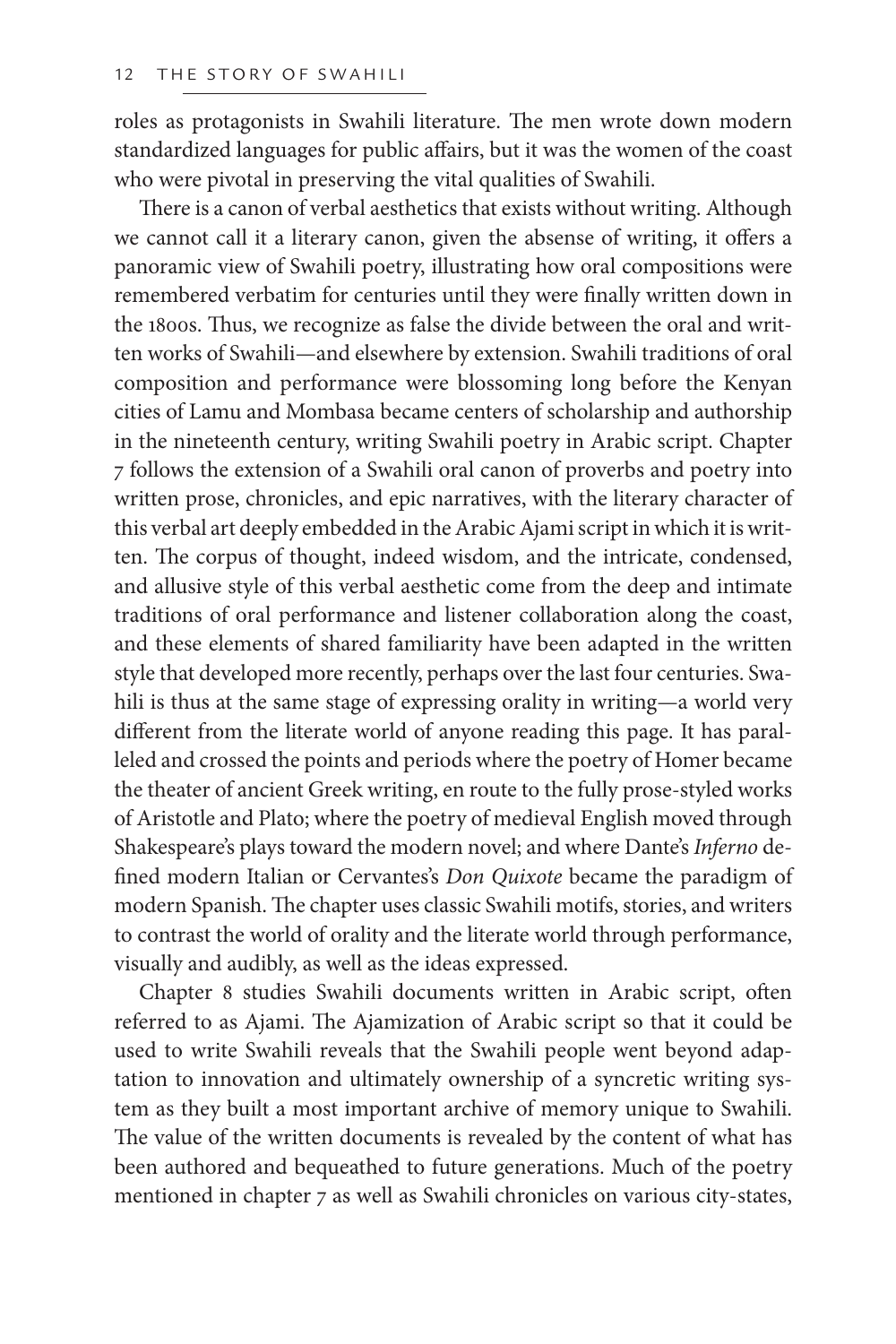correspondence between rulers and traders, records of deeds, and a host of other things are all written in modified Arabic script. Such writing still persists in many Swahili households in places such as Zanzibar and Pemba, recording the various issues and concerns of the authors.

Chapter 9 explores the colonial century from the 1850s to 1960, the year of African independence. The abolition of slavery in Europe in the 1840s prompted European missionaries, naval commanders, and diplomats to demand and enforce an end to slaving in the Indian Ocean world. Abolition brought the plantation economy of the Swahili sultans tumbling down. During this period, the British and Germans weakened the Arabo-Swahili sultanates, and the Germans occupied the Swahili country militarily, used Swahili as their language of command, and established a language standardization regime that demanded official Swahili be written and spoken only in the manner approved by the colonizers. In this period, the multidialectal literary tradition fell into the hands of that standardization regime. From then on, the Swahili used in published literary products had to be approved by a board known as the Inter-territorial Language Committee (ILC), and Shaaban Robert emerged as the undisputed Shakespeare or the poet laureate of Standard Swahili. Those who used this new Swahili effectively were promoted, whereas those who maintained the integrity of their own dialects were marginalized. Indeed, the twentieth century saw repeated colonial and national efforts to "purify" the Swahili language based on the Zanzibar dialect and rid it of its Arabic vocabulary. After World War II, Swahili nationalists sought to create Kiswahili Mwafaka, "Swahili agreed upon by consensus," by substituting Bantu or Afrocentric bases for all the many foreign words borrowed into the language. But could Swahili, a language that had resulted from change and open engagements with outsiders, really be stabilized and controlled by anyone? Based on the discussions in the final three chapters, the answer would be no.

Chapter 10 tells the story of how people of diverse cultures and languages in Kenya make themselves comfortable using Swahili by infusing it with their own vernacular influences.This situation has historical roots further back into the colonial era of KiSetla (Swahili as spoken by settlers), KiHindi (Swahili as spoken by Indians), and KiKAR(Swahili as spoken in the colonial military). This chapter recounts the consistent failure of various attempts to control Swahili. Members of today's young generation in Kenya and to a certain extent Tanzania use some form of nonstandard Swahili, in which they inflect the language with new words and expressions to distinguish